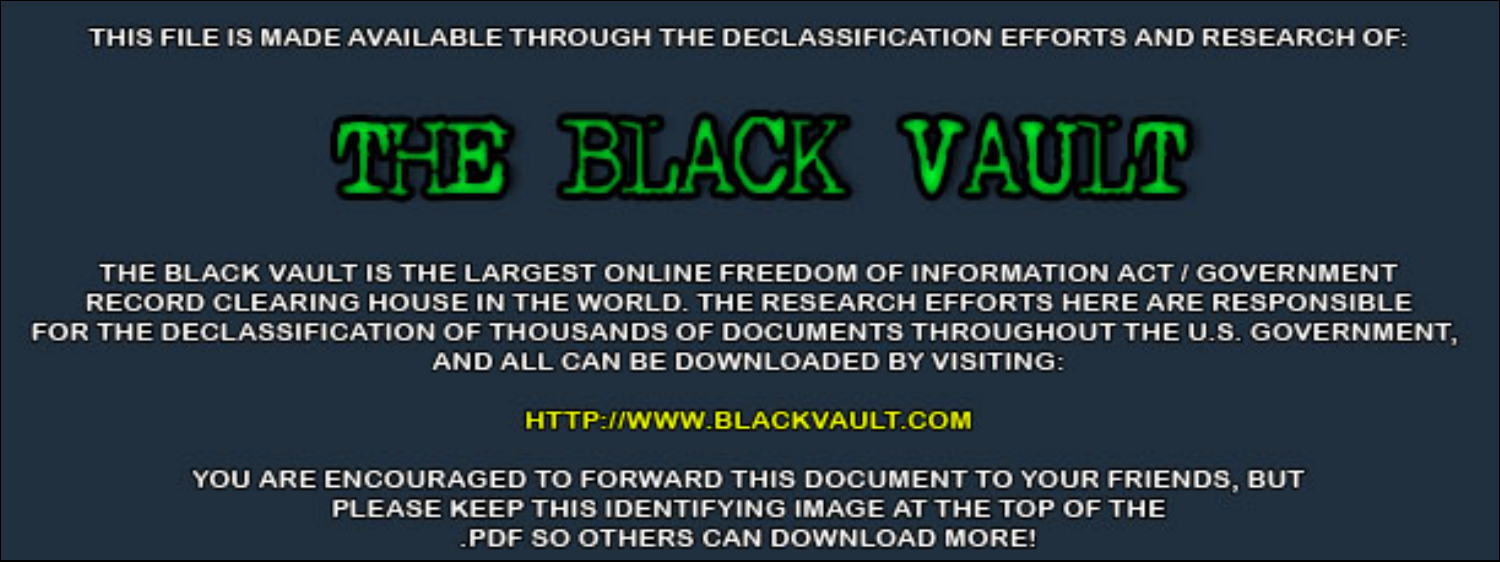**TOP SECRETIA ANSAINE ANGLICIAN NA KATIBANG ANGLIKA ANGLIKA ANGLIKA ANGLIKA ANGLIKA ANGLIKA ANGLIKA ANGLIKA ANG** 

# **(U) Cryptologic Almanac 50th Anniversary Series**

## **(U) The Yom Kippur War of 1973**

## **Part One**

"On Rosh Hashanah it is inscribed and on the Fast Day of Atonement it is sealed and determined How many shall pass away and how many be born; Who shall live and who shall die, Whose appointed time is finished and whose is not... "

-- Part of the U'Netaneh Tokef, a prayer recited on Yom Kippur

## **(U) Foreword**

(0) Yom Kippur, the Day of Atonement, is the most solemn holy day in the Jewish religion. It is a day of fasting, introspection, remembrance of those who have passed on, reconciliation and attendance at synagogue or quiet remembrance at home. **In** September 1973 the political leaders of Syria,Egypt, and Jordan agreed to launch a preemptive strike against Israel. D-Day was fixed at 6 October 1973 - Yom Kippur. They could not have picked a worse day to start a war. For on Yom Kippur nearly every Israeli fighting man and woman who was not at his/her post could be recalled or mobilized with greater facility than any other day of the year.

## **(U) Background**

 $(U)$  The origins of the Yom Kippur War of 1973 lie in the unsatisfactory resolution of the Middle East War of 1967. While there was a cease-fire, and Israel acquired sufficient land to make its borders more defensible, bitterness remained. The Arabs, stunned by a preemptive Israeli attack, were humiliated in the ensuing battle. United Nations Security Council Resolution 242, which served as the basis for the cease-fire, established an allimportant quid pro quo: if the states of the Middle East recognized Israel's right to exist and its territorial integrity, Israel would withdraw from the occupied territories. The resolution also provided free and unhindered passage through international passageways, including the Suez Canal and the Straits of Tiran, and for the repatriation of refugees.

(0) Resolution 242 was a flawed document, in that it left too much subject to

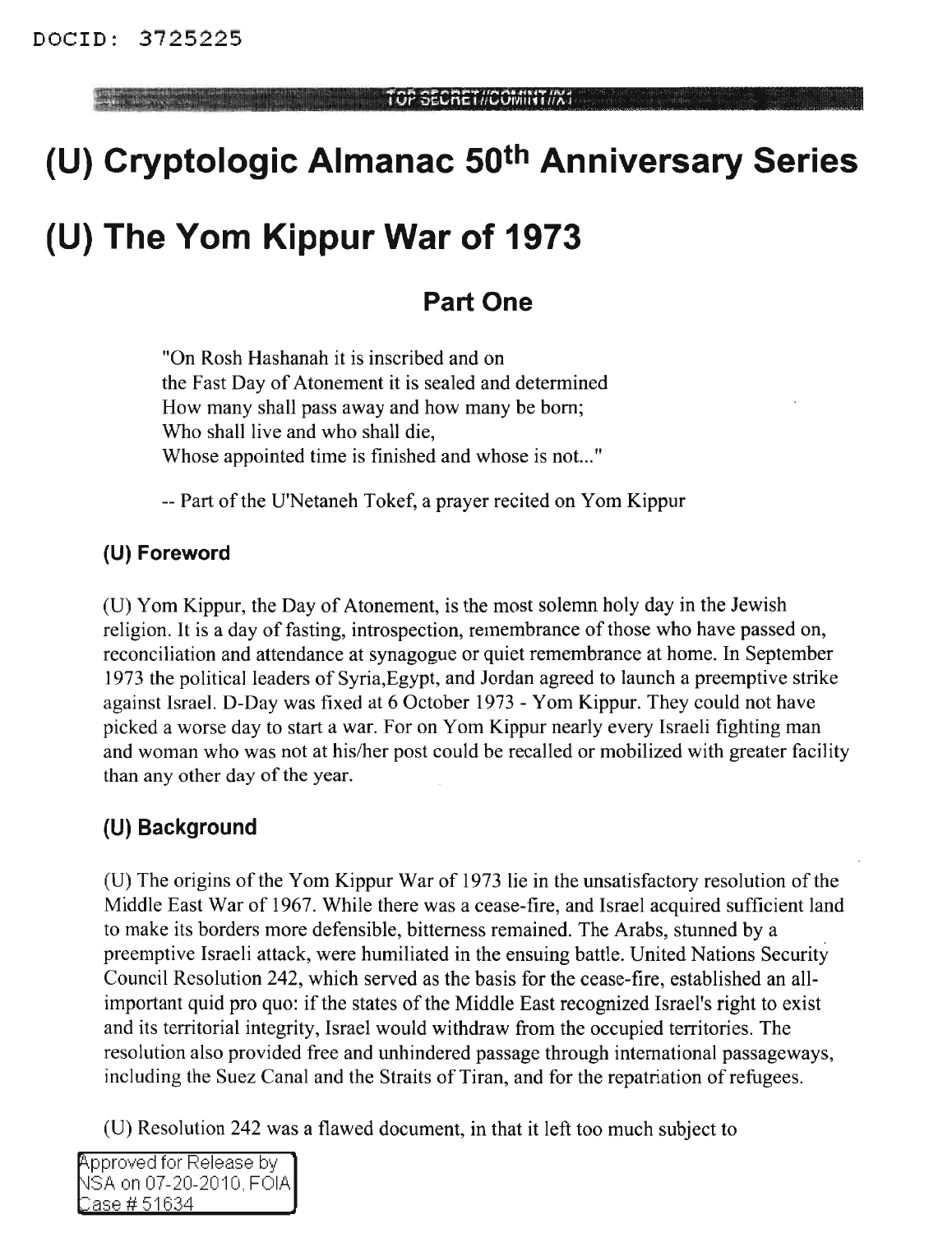interpretation: The Arab states construed withdrawal from the occupied territories to mean complete withdrawal from all occupied territories, while Israel argued that withdrawal meant a partial withdrawal to "defensible borders," and certainly not from the West Bank (of the River Jordan) and Jerusalem. Israel also considered "repatriation of refugees" to mean that the Arab states should absorb the refugee Palestinians, while the Arab view held that the Palestinians should be allowed to return to their previous place of residence. Thus, to the Arabs there was no satisfactory end to the 1967 war, although the cease-fire more or less endured. They came to characterize the situation as "this situation of neither peace nor war. "The United Nations lacked either the machinery or the courage to enforce the full meaning of its resolution.

(U) The Soviet Union was quick to replace and upgrade the equipment lost by Egypt and Syria in the 1967 war, and sent military advisors to train their clients in the use of the new equipment and in Russian tactics. They also provided both countries with something that was sorely missing in 1967: a first-class antiaircraft system. This system was based on the new SA-6 surface-to-airmissile and, for low altitude defense, the potent ZSU-23-4 SP mobile antiaircraft gun.

(U) In 1969 Egyptian President Gamal Abdul Nasser announced that he would conduct a "war of attrition" against Israeli positions in the Sinai Desert. For several years, artillery duels raged in the desert and escalated to good-sized raids against targets on both sides of the Suez Canal.

## **(U) Anwar Sadat Moves Reluctantly toward War**

(U) Anwar Sadat assumed the Egyptian presidency upon the death of the ailing Nasser. Initially, Sadat appeared to incline more towards diplomacy than military force. In 1971 pressure from Egyptian "hawks" nearly forced a war with Israel, which he narrowly averted by declaring that he was not against fighting to regain the Sinai, but everything depended on the timing. From 1971 through 1973, Sadat publicly mentioned from time to time that he might have to resort to armed conflict if the Sinai could not be regained by diplomacy. Behind the defensive berm on their side of the Suez Canal, the Egyptians conducted endless "exercises," which were no more and no less than rehearsals for crossing the Canal and taking back the Sinai in the next war with Israel.

(D) Egyptian minister of war General Ahmed Ismail visited Damascus,Syria, in January 1973 for the first planning meeting. On 22 May Ismail issued his Concept of Operations, with additional instructions following on 7 June. The appropriate politicians were informed and approved 6 October 1973 for the commencement of hostilities, and on 1 October, Hhour was set for 1405 hours, 6 October.

## **(U) The Intelligence Picture**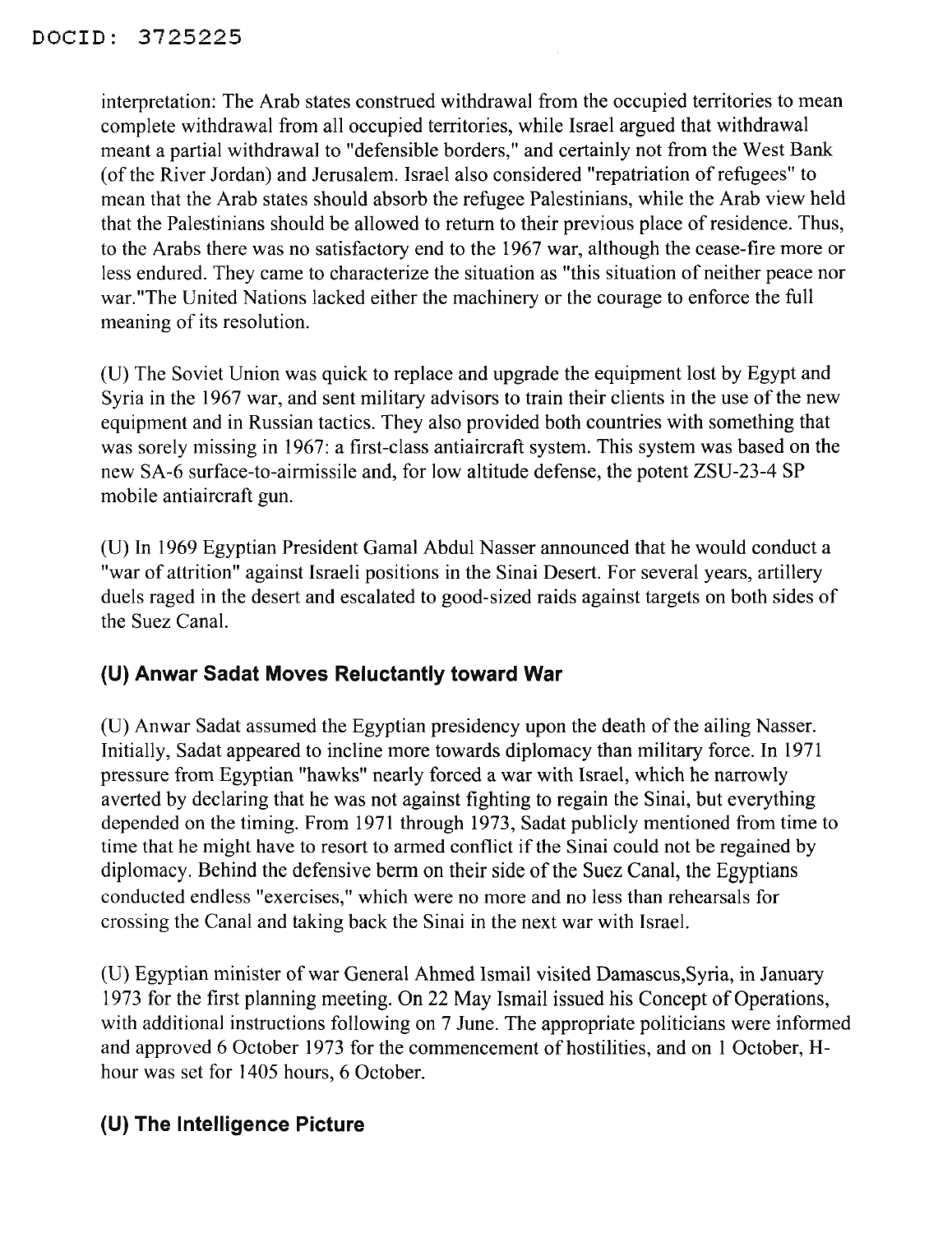(U) From 1967 on, the Middle East was a volatile area -- the home of terrorists, rapid and unexpected changes of governments from friendly to hostile, and diplomats, travelers, and ordinary people killed by terrorists.!t behooved the United States to keep a SIGINT eye on events taking place in that region.

#### **(U) Those Who Have Ears, But Will Not Hear...**

| (S/H)                   | was a Special Research Intern assigned to                                                   | the Office of Middle                                                    |
|-------------------------|---------------------------------------------------------------------------------------------|-------------------------------------------------------------------------|
|                         | East and North Africa) only a few weeks before                                              | While no                                                                |
|                         | expert on the Middle East, she was a talented and convincing briefer, and she had a core of |                                                                         |
| experts to support her. |                                                                                             | chief of staff, had been convinced early on that                        |
| $(b)(3)-P.L. 86-36$     |                                                                                             | (b)(1)<br>(b)(3)-18 USC 798<br>(b)(3)-50 USC 403<br>$(b)(3)-P.L. 86-36$ |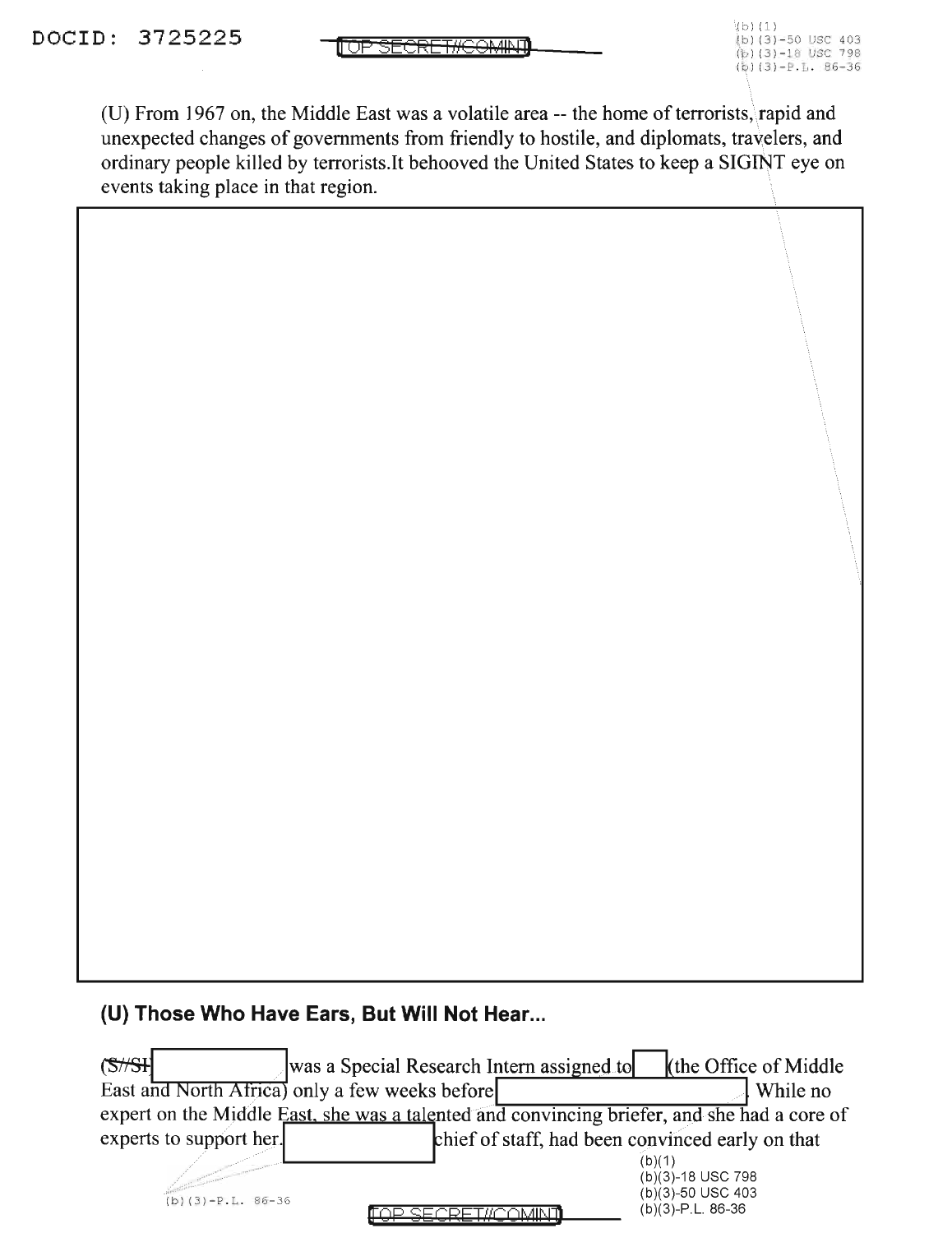1<mark>1 UP SECRET#C<del>OMINT</del></mark>

war was imminent, and as events unfolded in September, more and more analysts came to believe that hostilities were in the offing. However, they had no vehicle to get their views on record, because NSCID-6 specifically prohibited NSA from producing "finished intelligence," the evaluative reports which would be taken as "intelligence." Sharon became as convinced as the others, and her skills as a briefer were the way to get the word out. NSA decided that she would brief the information to the intelligence community. EQ 1.4. (d) faced a skeptical audience on 4 October. CIA had become concerned about Egyptian and Syrian activities in mid-September,  $\begin{bmatrix} 1 \\ -2 \end{bmatrix}$  respectively. The contract of  $\begin{bmatrix} 1 \\ -2 \end{bmatrix}$  respectively. l..Q..LLC'nl (b) 3) -18 USC 798  $\sum$  (b)  $\binom{3}{2}$  -18 USC 798 It was known that the Israelis, apparently doubting their own conclusions, had launched reconnaissance missions over the Canal that morning. Deputy DCI Lieutenant General Daniel Graham was sufficiently concerned that he had repeat the briefing to Samuel Hoskinson, the community'sMideast expert. (S//SI) Hoskinson remained unconvinced, in the belief that the political climate was not right for an attack, and logically arguing that all of the evidence could well be related to heightened exercise activity --the Egyptians had been conducting a large number of exercises during the preceding two years. (Time would tell that those "exercises" were rehearsals for crossing the Canal when the war broke out.) The USIB Watch Report issued in the afternoon of 4 October indicated that war was not expected, a conclusion that was to haunt the intelligence community like no other since Pearl Harbor. Israeli intelligence stuck to its evaluation that no war was in the offing. A 5 October report from the U.S. defense attache in Tel Aviv reported that the Israelis were waffling on their convictions and had requested guidance. No guidance was provided, and it was not until midday of and nad requested guidance. No guidance was provided, and it was not until midday of<br>Saturday, 6 October, that the Israeli cabinet reached a consensus that war was imminent,<br>and a call for full mobilization went out. Saturday, 6 October, that the Israeli cabinet reached a consensus that war was imminent, (U// $\text{FOLQ}$   $\downarrow$  Center for Cryptologic History, 972-2893s;  $\downarrow$   $\omega$ nsa]

Almanac 50<sup>th</sup> Anniversary Series

<del>'OP SECRET#COMINT</del>